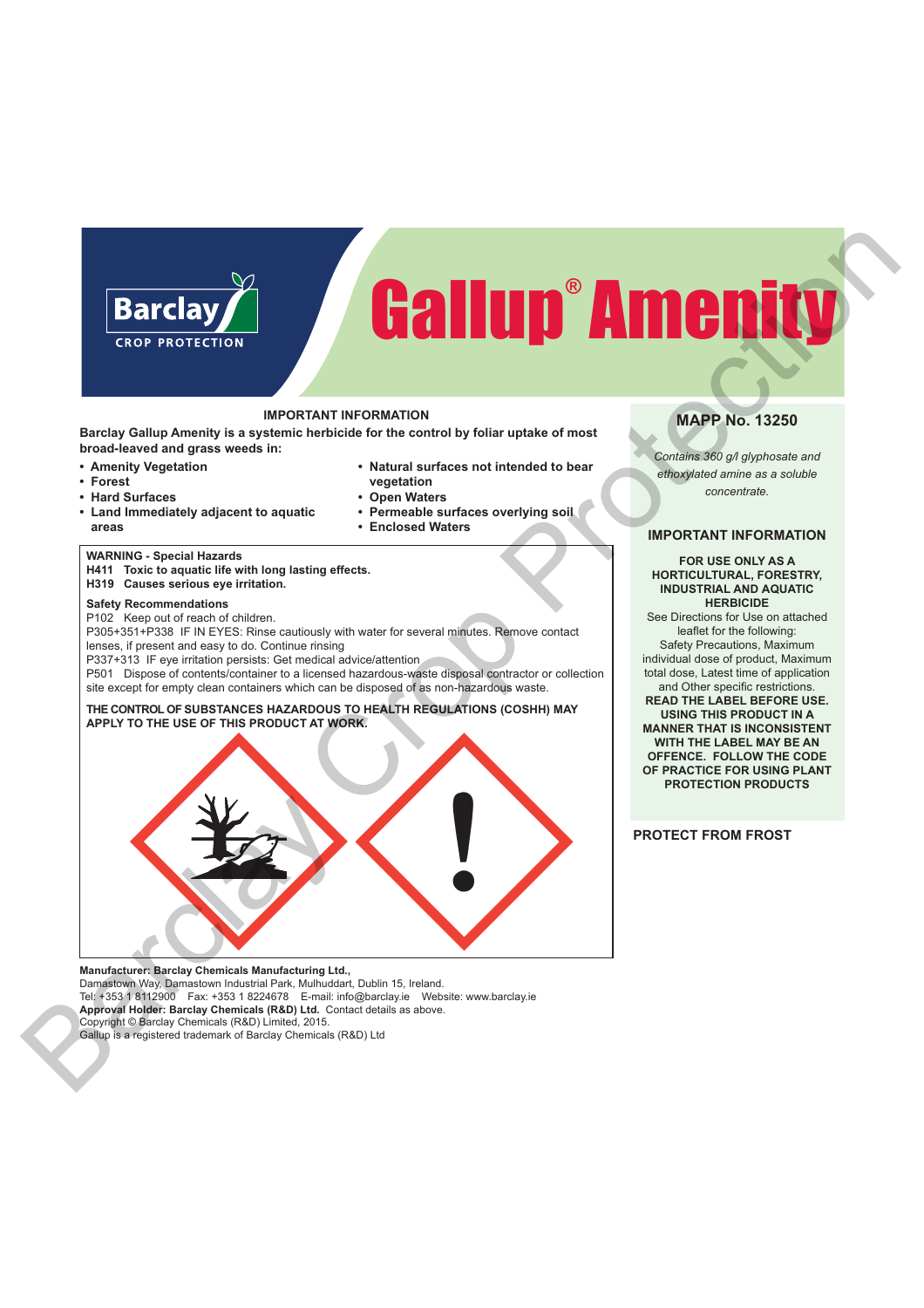#### **SAFETY PRECAUTIONS**

Engineering control of operator exposure must be used where reasonably practicable in addition to the following personal protective equipment.

#### See PRECAUTIONS marked \*

However, engineering controls may replace personal protective equipment if a COSHH assessment shows they provide an equal or higher standard of protection.

#### PRECAUTIONS

\*WEAR SUITABLE PROTECTIVE GLOVES AND FACE PROTECTION (FACESHEILD) when handling the concentrate. \*WEAR SUITABLE PROTECTIVE CLOTHING (COVERALLS), SUITABLE PROTECTIVE GLOVES AND RUBBER BOOTS when using weedwiping equipment, making cut stumps treatments or using stem injection equipment. \*WEAR SUITABLE PROTECTIVE GLOVES when handling contaminated surfaces \*WASH CONCENTRATE from skin and eyes immediately. IN CASE OF CONTACT WITH EYES, RINSE IMMEDIATELY WITH PLENTY OR WATER AND SEEK MEDICAL ADVICE WHEN USING DO NOT EAT DRINK OR SMOKE DO NOT BREATHE SPRAY. WASH ALL PROTECTIVE CLOTHING thoroughly after use, especially the insides of gloves. WASH HANDS AND EXPOSED SKIN before meals and after work. HARMFUL TO FISH OR OTHER AQUATIC LIFE. KEEP IN ORIGINAL CONTAINER, tightly closed, in a safe place. WASH OUT CONTAINER THOROUGHLY, empty washings into spray tank, and dispose of safely. **BAFFIY PRECAUTION**<br>
Figure is your control of the main of the main of the main of the main of the figure is the main of the main of the main of the main of the main of the main of the main of the main of the main of the

#### **ENVIRONMENTAL PROTECTION**

Do not contaminate water with the product or its container\* (Do not clean application equipment near surface water/Avoid contamination from farmyards and roads

\*except when use as directed.

The maximum concentration of glyphosate in the water must not exceed 0.2 ppm or such lower concentration as the appropriate regulatory body may require.

 $\mathfrak{p}$ 

#### **STORAGE DISPOSAL**

KEEP IN ORIGINAL CONTAINER, tightly closed, in a safe place. WASH OUT CONTAINER THOROUGHLY, empty washings into spray tank, and dispose of safely.

#### **To avoid risks to man and the environment comply with the instruction for use**

Safety Data Sheet available for professional users on request. This product is approved under The Plant Protection Products Regulations (as amended)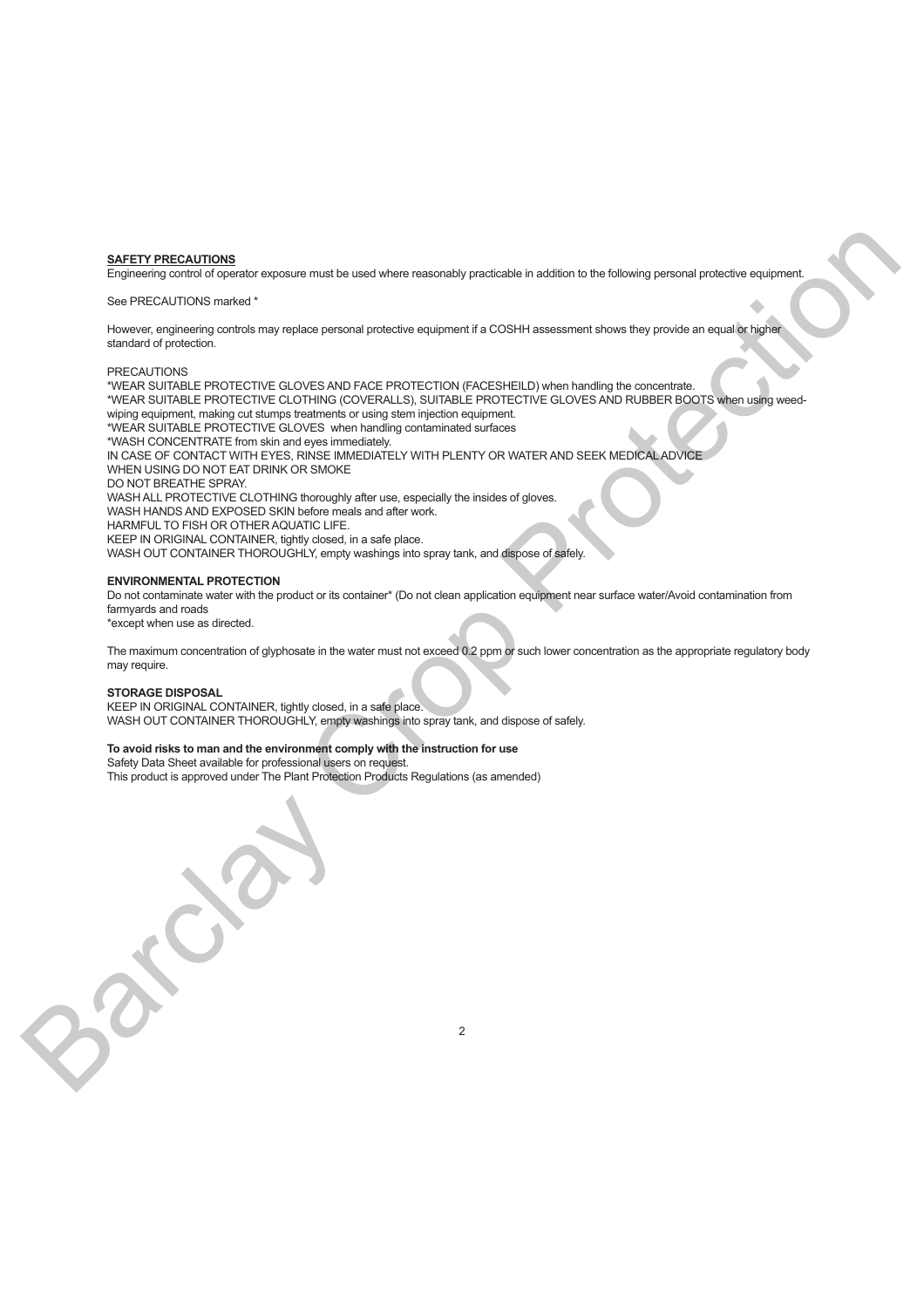# **DIRECTIONS FOR USE**

|                                                                                                                                                                                      |                                              | FOR USE ONLY AS A HORTICULTURAL, FORESTRY, INDUSTRIAL AND AQUATIC HERBICIDE |                            |
|--------------------------------------------------------------------------------------------------------------------------------------------------------------------------------------|----------------------------------------------|-----------------------------------------------------------------------------|----------------------------|
| <b>Crops/situations</b>                                                                                                                                                              | <b>Maximum individual</b><br>dose of product | <b>Maximum total dose</b>                                                   | Latest time of application |
| Natural surfaces not intended to bear<br>vegetation, permeable surfaces<br>overlying soil, hard surfaces                                                                             | 6 l/ha                                       | ÷                                                                           |                            |
| Forest                                                                                                                                                                               | 5 l/ha                                       | see Other specific<br>restrictions                                          |                            |
| Enclosed water, land immediately<br>adjacent to aquatic areas, open waters                                                                                                           | 6 l/ha                                       | see Other specific<br>restrictions                                          |                            |
| Amenity Vegetation                                                                                                                                                                   | 4.9 l/ha                                     |                                                                             |                            |
| READ THE LABEL BEFORE USE. USING THIS PRODUCT IN A MANNER THAT IS INCONSISTENT WITH THE LABEL MAY BE<br>AN OFFENCE. FOLLOW THE CODE OF PRACTICE FOR USING PLANT PROTECTION PRODUCTS. |                                              |                                                                             |                            |
|                                                                                                                                                                                      |                                              |                                                                             |                            |
|                                                                                                                                                                                      |                                              |                                                                             |                            |

# **Other specific restrictions**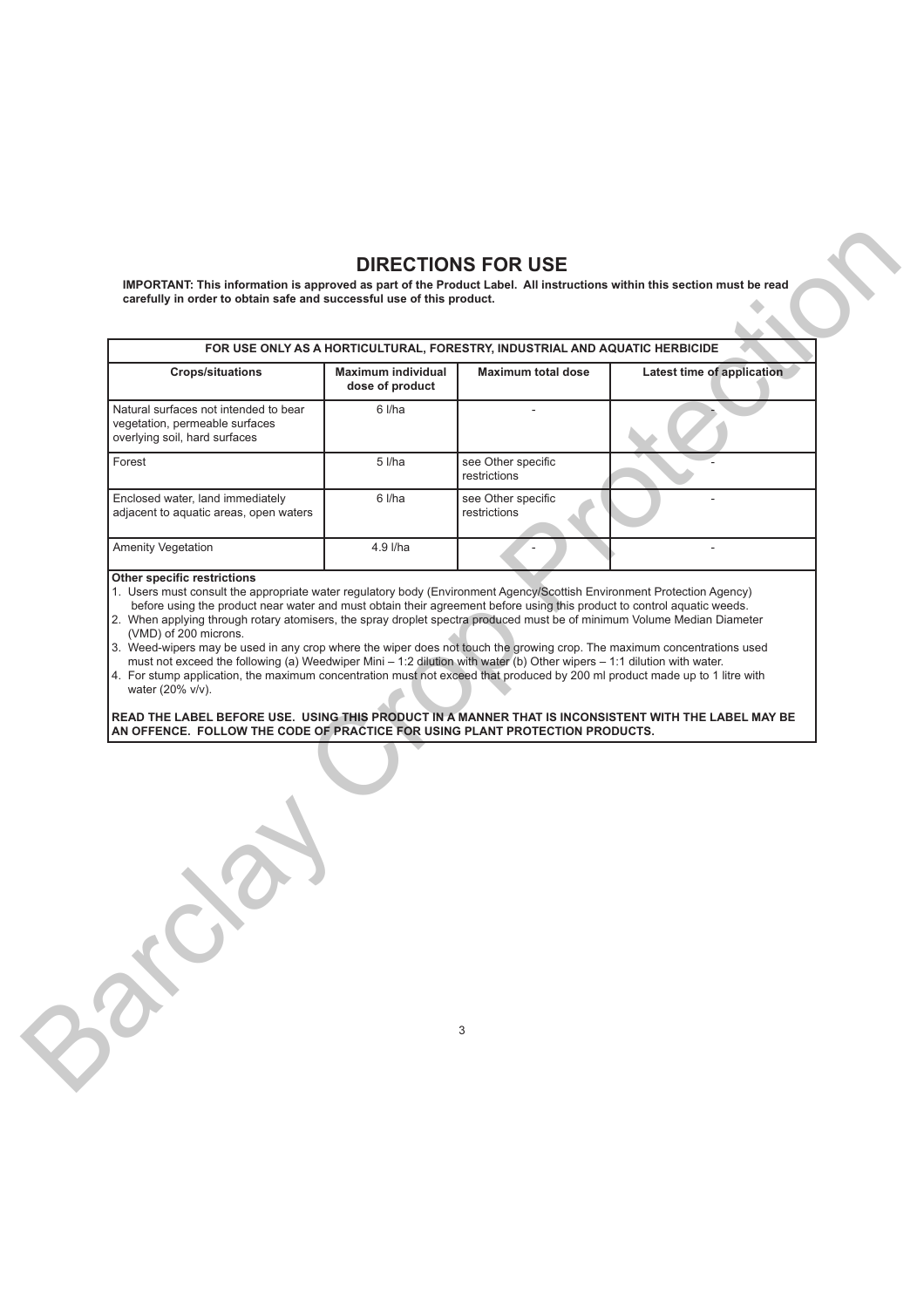## **GENERAL INFORMATION**

# **KNAPSACK RATE ESTIMATOR**

| <b>GENERAL INFORMATION</b>                       | Barclay Gallup Amenity is a foliar acting herbicide that controls annual and perennial grasses and most broad-leaved weeds when                                                                                                                                                                                                                                                                                                                                                     |                                                                          |                                          |
|--------------------------------------------------|-------------------------------------------------------------------------------------------------------------------------------------------------------------------------------------------------------------------------------------------------------------------------------------------------------------------------------------------------------------------------------------------------------------------------------------------------------------------------------------|--------------------------------------------------------------------------|------------------------------------------|
|                                                  | used as directed. It is translocated from treated vegetative growth to underground roots, rhizomes or stolons. Leaf symptoms,<br>being a reddening then yellowing of the foliage, are first seen on grass weeds but take longer to appear on broad-leaved weeds.                                                                                                                                                                                                                    |                                                                          |                                          |
|                                                  | It is particularly important that the weeds have sufficient leaf growth and are actively growing when treated.                                                                                                                                                                                                                                                                                                                                                                      |                                                                          |                                          |
|                                                  | Perennial grass weeds must have produced fresh leaves, which are green and vigorous. Common couch/scutch is most<br>susceptible to Barclay Gallup Amenity when it is tillering and when new rhizomes have begun to grow. This is usually when the<br>plants have about 5-6 leaves, each with approximately 12-15 cm of new growth.                                                                                                                                                  |                                                                          |                                          |
| flowering stage.                                 | The majority of perennial broad-leaved weeds are most susceptible if treated when they are actively growing and are at or near                                                                                                                                                                                                                                                                                                                                                      |                                                                          |                                          |
| true leaves when sprayed.                        | Annual weeds should be actively growing with grasses having at least 5 cm of leaf and broad-leaved weeds at least two expanded                                                                                                                                                                                                                                                                                                                                                      |                                                                          |                                          |
| occur at or immediately after spraying.          | Couch/scutch grasses and other grass and broad-leaved weeds are less susceptible to Barclay Gallup Amenity when growth is<br>restricted by drought, waterlogging, frost, very high temperatures or natural dieback. Efficacy will be reduced if such conditions                                                                                                                                                                                                                     |                                                                          |                                          |
|                                                  | Occasionally a slight check to crop growth may occur, particularly after direct drilling when crop seeds germinate amongst a mass<br>of decaying foliage, stolons, rhizomes or roots. Thorough cultivations are necessary to disperse or bury decaying organic matter.<br>Consolidate loose soils and ensure crops are adequately fertilised and appropriate measures are taken to prevent insect and fungal<br>damage to the following crop, especially where following grassland. |                                                                          |                                          |
| Gallup Amenity.                                  | DO NOT apply lime, fertiliser, farmyard manure, pesticides or similar materials until at least 5 days AFTER an application of Barclay                                                                                                                                                                                                                                                                                                                                               |                                                                          |                                          |
| necessary.                                       | Note: Barclay Gallup Amenity does not give acceptable control of horsetail, Equisetum arvense. Repeat treatment will be                                                                                                                                                                                                                                                                                                                                                             |                                                                          |                                          |
|                                                  | The lable recommendations and the DEFRA/HSE/DETR publication "Code of Practice for Using Plant Protection Products" should<br>be adhered to when Barclay Gallup Amenity is used on farms and holdings.                                                                                                                                                                                                                                                                              |                                                                          |                                          |
|                                                  | The label recommendations and the NAAC/CPA publication "Code of Practice for Using Plant Protection Products" should be<br>adhered to when Barclay Gallup Amenity is for industrial use.                                                                                                                                                                                                                                                                                            |                                                                          |                                          |
|                                                  | <b>KNAPSACK RATE ESTIMATOR</b>                                                                                                                                                                                                                                                                                                                                                                                                                                                      |                                                                          |                                          |
| use' section of the label.                       | Using standard nozzles appropriately calibrated, each litre will treat 40m <sup>2</sup> (250l/ha water)<br>The rate of product applied using a knapsack sprayer must be equivalent to the application rates authorised in the 'Directions for                                                                                                                                                                                                                                       |                                                                          |                                          |
| <b>Barclay Gallup Amenity</b><br>recommendation: | <b>Quantity of Barclay Gallup Amenity</b><br>required per 10 litres to treat 400m <sup>2</sup>                                                                                                                                                                                                                                                                                                                                                                                      | <b>Barclay Gallup Amenity</b><br>required per 1 litre spray<br>solution: | Area of Use                              |
| 4.0 I/ha in 250 I/ha water                       | 160 ml                                                                                                                                                                                                                                                                                                                                                                                                                                                                              | 16 ml/1L water                                                           | <b>General Use</b>                       |
| 6.0 I/ha in 250 I/ha water                       | 240 ml                                                                                                                                                                                                                                                                                                                                                                                                                                                                              | 24 ml/1L water                                                           | Perennial broad-<br>leaved weeds present |
| <b>WEATHER CONDITIONS</b>                        | A period of at least 6 hours and preferably 24 hours free of rain must follow spraying. Do not spray onto weeds suffering from<br>drought stress as reduced control may occur. Do not spray in windy conditions as drift onto other crops or vegetation can cause<br>severe injury or destruction. Do not spray during frosty weather that prevents active growth and can induce weed senescence.                                                                                   |                                                                          |                                          |
|                                                  |                                                                                                                                                                                                                                                                                                                                                                                                                                                                                     |                                                                          |                                          |

### **WEATHER CONDITIONS**

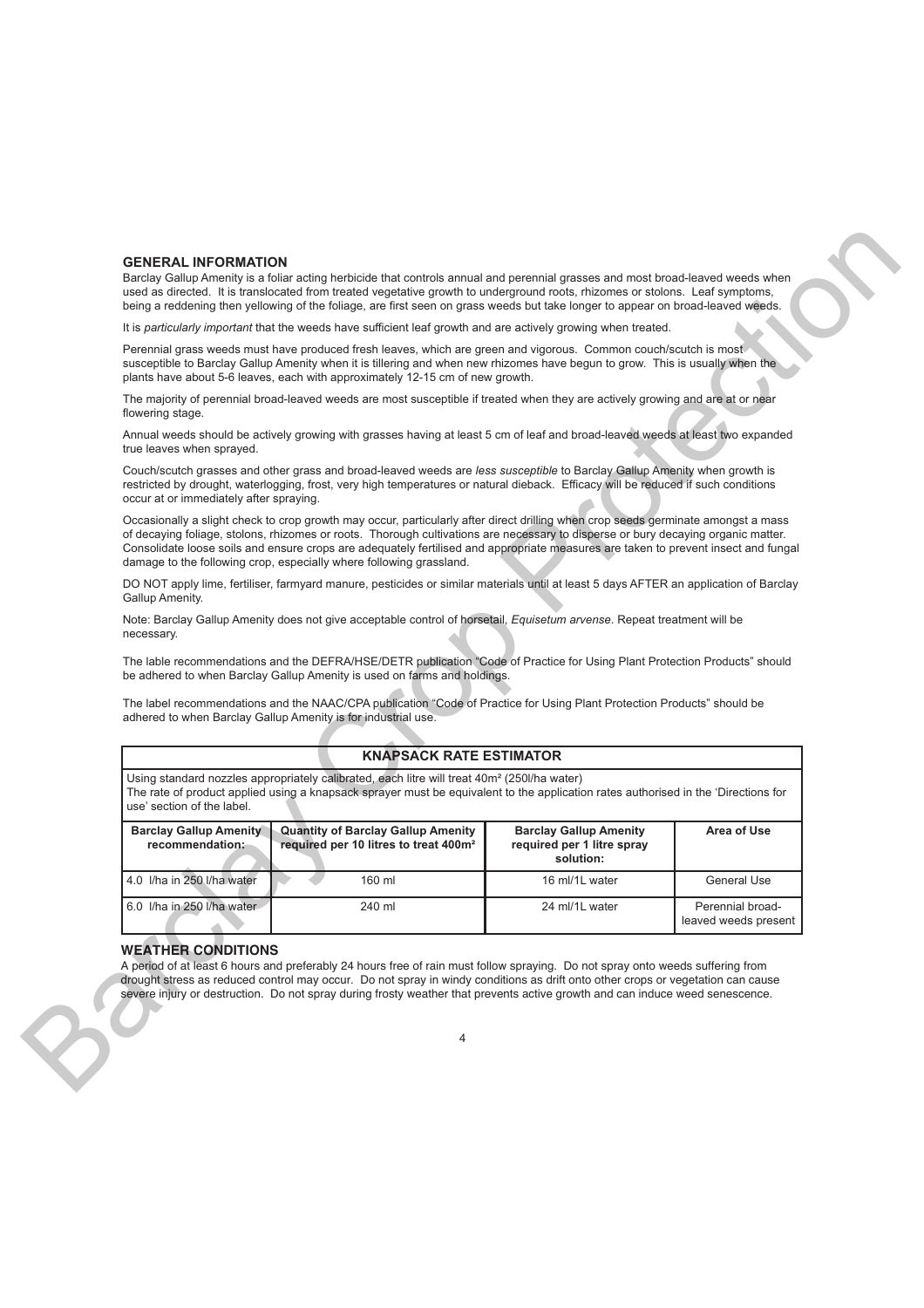| Use                                                                          | <b>Dose Rate</b>                                                                   | <b>Remarks</b>                                                                                                                                                                                                                                                                                                                                                                                     |  |
|------------------------------------------------------------------------------|------------------------------------------------------------------------------------|----------------------------------------------------------------------------------------------------------------------------------------------------------------------------------------------------------------------------------------------------------------------------------------------------------------------------------------------------------------------------------------------------|--|
| Control of<br>Japanese<br>Knotweed                                           | 5 I/ha in 80-250 I/ha<br>of water (hydraulic<br>sprayer or hand-held<br>equipment) | Foliar application<br>For best results apply at flowering (usually August/September) but before plant dieback. Use<br>extending hand lances for higher plant stands (>2-3m). Ensure that both sides of the leaves<br>are covered.                                                                                                                                                                  |  |
|                                                                              |                                                                                    | Alternatively spray when stems are 1-1.5m high, then repeat once regrowth reaches the same<br>height later in the season or in the following year.                                                                                                                                                                                                                                                 |  |
|                                                                              | 10ml of 20% solution<br>per stem                                                   | Stem Injection<br>Cut stems 200mm above the base of the cane and 40mm above the node. Rupture the<br>central stem tissue using a screwdriver or similar tool, then use a spot gun to insert the<br>product into the stem. This must be done within 15 minutes of cutting the stem. *Optimum<br>timing is after mid August but before leaf fall.                                                    |  |
|                                                                              | 1 part Barclay<br>Gallup Amenity to 2<br>parts water                               | Hand-held weedwiper<br>Use this method where overall spraying is not desirable, target plants are too small for<br>effective stem filling (<8mm).                                                                                                                                                                                                                                                  |  |
| Control of Giant<br>Hogweed**<br>equipment)<br>1 part Barclay<br>parts water | 5 I/ha in 80-250 I/ha<br>of water (hydraulic<br>spray or hand-held                 | Foliar application<br>For best results spray between April and May, when plants are growing actively but are less<br>than 1m high. Flowering plants may be sprayed with extending lances. A second treatment<br>will be necessary if more seedlings germinate. Monitor every 4-6 weeks.                                                                                                            |  |
|                                                                              | Gallup Amenity to 2                                                                | Hand-held weedwiper*<br>Use this method where overall spraying is not desirable.                                                                                                                                                                                                                                                                                                                   |  |
| desirable plants.                                                            |                                                                                    | *Use these methods where overall spraying may not be desirable, e.g. near watercourses or when the infestation is too close to<br>**Repeat applications may be necessary for up to 10 years. Protective equipment must be worn (face shield, gloves, overalls, and<br>wellingtons), as the weed causes a blistering reaction which can persist for up to 6 years. Do not spray in direct sunlight. |  |
| will be necessary.                                                           |                                                                                    | A single appication of Barclay Gallup Amenity will not give an acceptible control of Horsetails (Equisetum arvense) - repeat treatment                                                                                                                                                                                                                                                             |  |
|                                                                              |                                                                                    |                                                                                                                                                                                                                                                                                                                                                                                                    |  |
|                                                                              |                                                                                    |                                                                                                                                                                                                                                                                                                                                                                                                    |  |
|                                                                              |                                                                                    |                                                                                                                                                                                                                                                                                                                                                                                                    |  |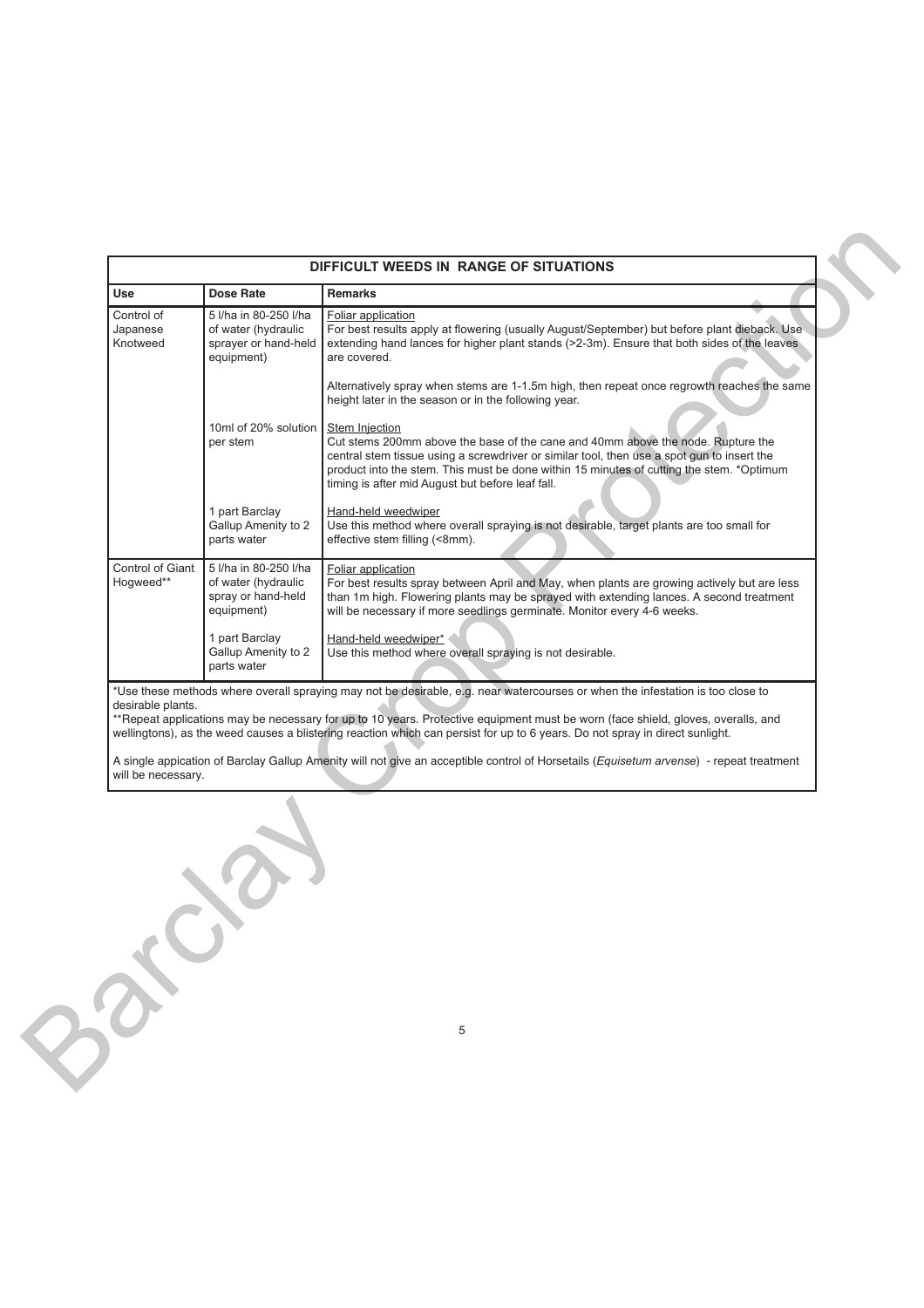|                                                                                                                                                                                                                                                                                                                    | <b>FORESTRY/WOODLANDS</b>                                                                                                                                                 |                                                                                                                                                                                                                                                                                                                                                                                                                    |
|--------------------------------------------------------------------------------------------------------------------------------------------------------------------------------------------------------------------------------------------------------------------------------------------------------------------|---------------------------------------------------------------------------------------------------------------------------------------------------------------------------|--------------------------------------------------------------------------------------------------------------------------------------------------------------------------------------------------------------------------------------------------------------------------------------------------------------------------------------------------------------------------------------------------------------------|
| Use                                                                                                                                                                                                                                                                                                                | <b>Dose Rate</b>                                                                                                                                                          | Remarks                                                                                                                                                                                                                                                                                                                                                                                                            |
| Before planting:<br>Most broad-leaved and grass weeds                                                                                                                                                                                                                                                              | 5 I/ha in 250 I/ha water.                                                                                                                                                 | Apply as a MEDIUM or COARSE spray. Wait at least 7<br>days before planting.                                                                                                                                                                                                                                                                                                                                        |
| After planting (as directed spray) in<br>competitive forestry situations: for<br>cleaning-up around trees; conifer<br>release; control of most annual and<br>perennial weeds including broad-leaved<br>woody weeds, bracken, beech, brush,<br>bramble, sycamore, oak, hazel, willow,<br>ash, heather (peat soils). | $4$ I/ha<br>Mix 1 volume of Barclay Gallup Amenity with<br>60 volumes of water.                                                                                           | Apply as a MEDIUM or COARSE spray by knapsack<br>sprayer using a spray guard. It is ESSENTIAL to use a<br>TREE GUARD for all applications made in the growing<br>season.<br>Treat bracken after frond tips are unfurled but<br>pre-senescence. Treat heather late-August to end-<br>September. Treat all other woody weeds June to<br>August before leaf senescence, but after new growth of<br>crop has hardened. |
| Cut stump application to prevent<br>regrowth of thinnings.                                                                                                                                                                                                                                                         | Deciduous species:<br>1 volume product: 9 volumes of water<br>(10% solution).<br>Coniferous species:<br>1 volume product: 4 volumes of water<br>(20% solution).           | Apply immediately after felling or simultaneously whilst<br>sawing, with a special attachment to the saw, during<br>November to March. Do not apply during the period of<br>rising sap flow usually occurring during March to May.                                                                                                                                                                                 |
| Thinning by stem injection                                                                                                                                                                                                                                                                                         | All species:<br>2ml of undiluted product per cut.<br>For trees more than 10cm diameter make 2<br>or 3 cuts according to tree size and inject<br>2ml of product into each. | Cut into the live cambial tissue with a downward axe<br>stroke. Cuts must be not more than 1m from the<br>ground. Inject the Barclay Gallup Amenity into each<br>cut. Treat at any time of the year except during the<br>period of rising sap flow usually occurring during March<br>to May.                                                                                                                       |
| prepared solution at 1ml dye per 10 litres of prepared spray solution.                                                                                                                                                                                                                                             |                                                                                                                                                                           |                                                                                                                                                                                                                                                                                                                                                                                                                    |
|                                                                                                                                                                                                                                                                                                                    |                                                                                                                                                                           |                                                                                                                                                                                                                                                                                                                                                                                                                    |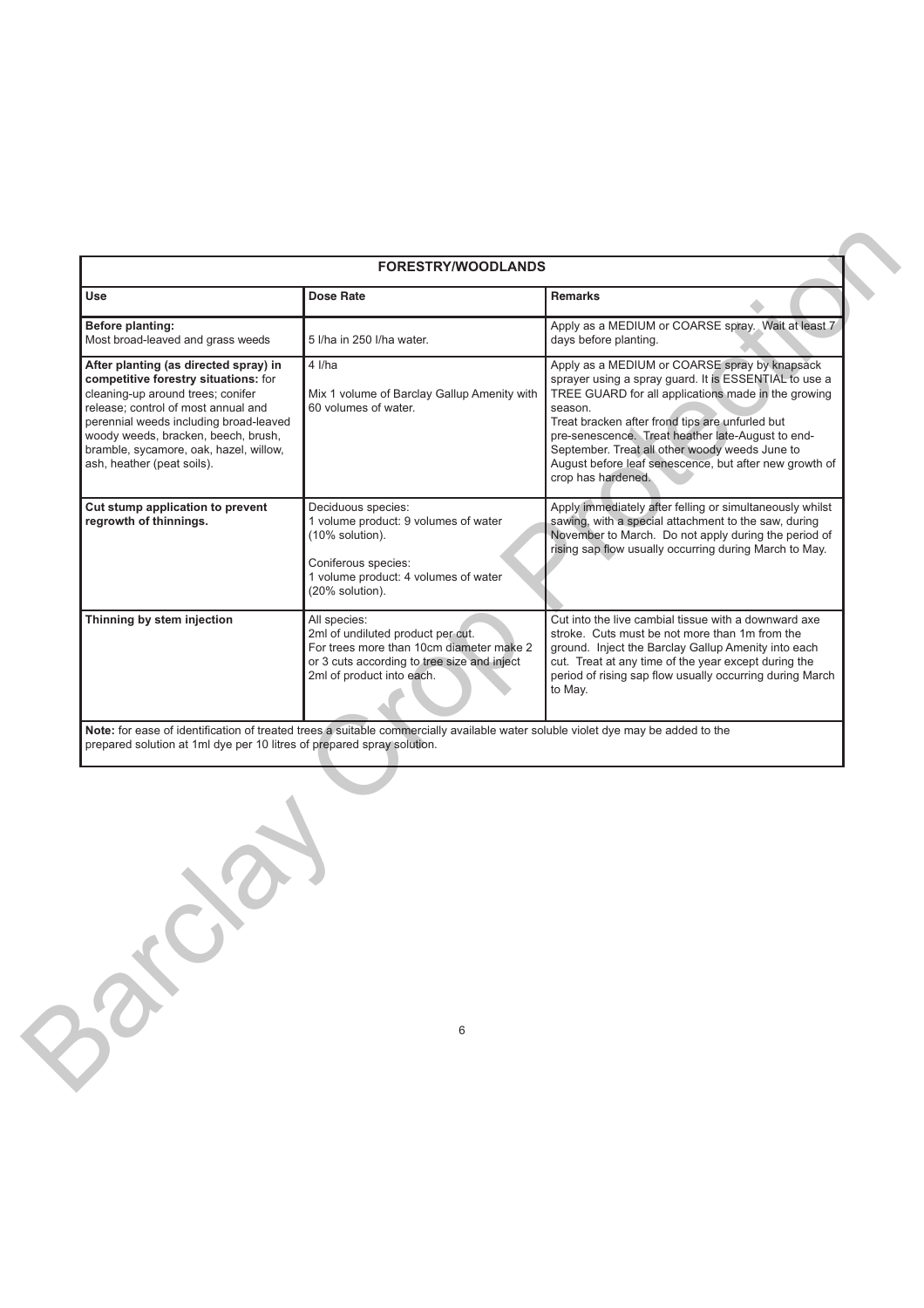# **NATURAL SURFACES NOT INTENDED TO BEAR VEGETATION, PERMEABLE SURFACES OVERLYING SOIL, HARD SURFACES: General use on non-cropped amenity and industrial areas**

| <b>Weeds Controlled:</b>                       | Most annual and perennial weeds.                                                                                      |                                         |                                                                                           |                                                    |
|------------------------------------------------|-----------------------------------------------------------------------------------------------------------------------|-----------------------------------------|-------------------------------------------------------------------------------------------|----------------------------------------------------|
| Area of use                                    |                                                                                                                       | Dose Rate                               | <b>Remarks</b>                                                                            |                                                    |
| Around buildings                               |                                                                                                                       | General use:<br>4 I/ha                  | Apply this product carefully. Ensure spraying                                             | takes place only when weeds are actively growing   |
| On Industrial sites                            |                                                                                                                       |                                         |                                                                                           | (normally March to October) and is confined only   |
| Firebreaks                                     |                                                                                                                       | <b>Perennial broad-</b><br>leaved weeds | covering the kerb edge and road gully - do not                                            | to visible weeds including those in the 30cm swath |
| Pavements                                      |                                                                                                                       | present:<br>6 l/ha                      | overspray drains.<br>Weeds germinating after application will not be                      |                                                    |
| Verges along public pathways                   |                                                                                                                       | Apply in 100-250                        | controlled. Apply as a MEDIUM or COARSE<br>spray to weed foliage. Avoid drift onto crops, |                                                    |
| Around traffic signs and advertising hoardings |                                                                                                                       | I/ha water.                             | lawns, amenity plants or any desirable species.                                           | DO NOT USE UNDER GLASS OR POLYTHENE.               |
|                                                | Site preparation for landscaping projects; golf courses etc.                                                          |                                         | DO NOT SPRAY HEDGE BOTTOMS.                                                               |                                                    |
| Use                                            | Dose Rate                                                                                                             | <b>AMENITY VEGETATION</b>               |                                                                                           | <b>Remarks</b>                                     |
|                                                |                                                                                                                       |                                         |                                                                                           |                                                    |
| Vegetation management -<br>ornamental areas    | Annual weeds:                                                                                                         | $1.5$ I/ha                              |                                                                                           | Do not use under<br>polythene or glass             |
|                                                | Perennial grass weeeds:                                                                                               | 4.0 l/ha                                |                                                                                           |                                                    |
|                                                |                                                                                                                       |                                         |                                                                                           |                                                    |
|                                                | Perennial broad-leaved weeds:                                                                                         | 4.9 l/ha                                |                                                                                           |                                                    |
|                                                | Hydraulic Sprayers 80-250 I/ha (rotary atomisers may be used at a water<br>volume of 40 I/ha) or hand-held equipment. |                                         |                                                                                           |                                                    |

|                                             | <b>AMENITY VEGETATION</b>                                                                                             |            |                                        |
|---------------------------------------------|-----------------------------------------------------------------------------------------------------------------------|------------|----------------------------------------|
| <b>Use</b>                                  | <b>Dose Rate</b>                                                                                                      |            | <b>Remarks</b>                         |
| Vegetation management -<br>ornamental areas | Annual weeds:                                                                                                         | $1.5$ I/ha | Do not use under<br>polythene or glass |
|                                             | Perennial grass weeeds:                                                                                               | $4.0$ I/ha |                                        |
|                                             | Perennial broad-leaved weeds:                                                                                         | 4.9 l/ha   |                                        |
|                                             | Hydraulic Sprayers 80-250 I/ha (rotary atomisers may be used at a water<br>volume of 40 I/ha) or hand-held equipment. |            |                                        |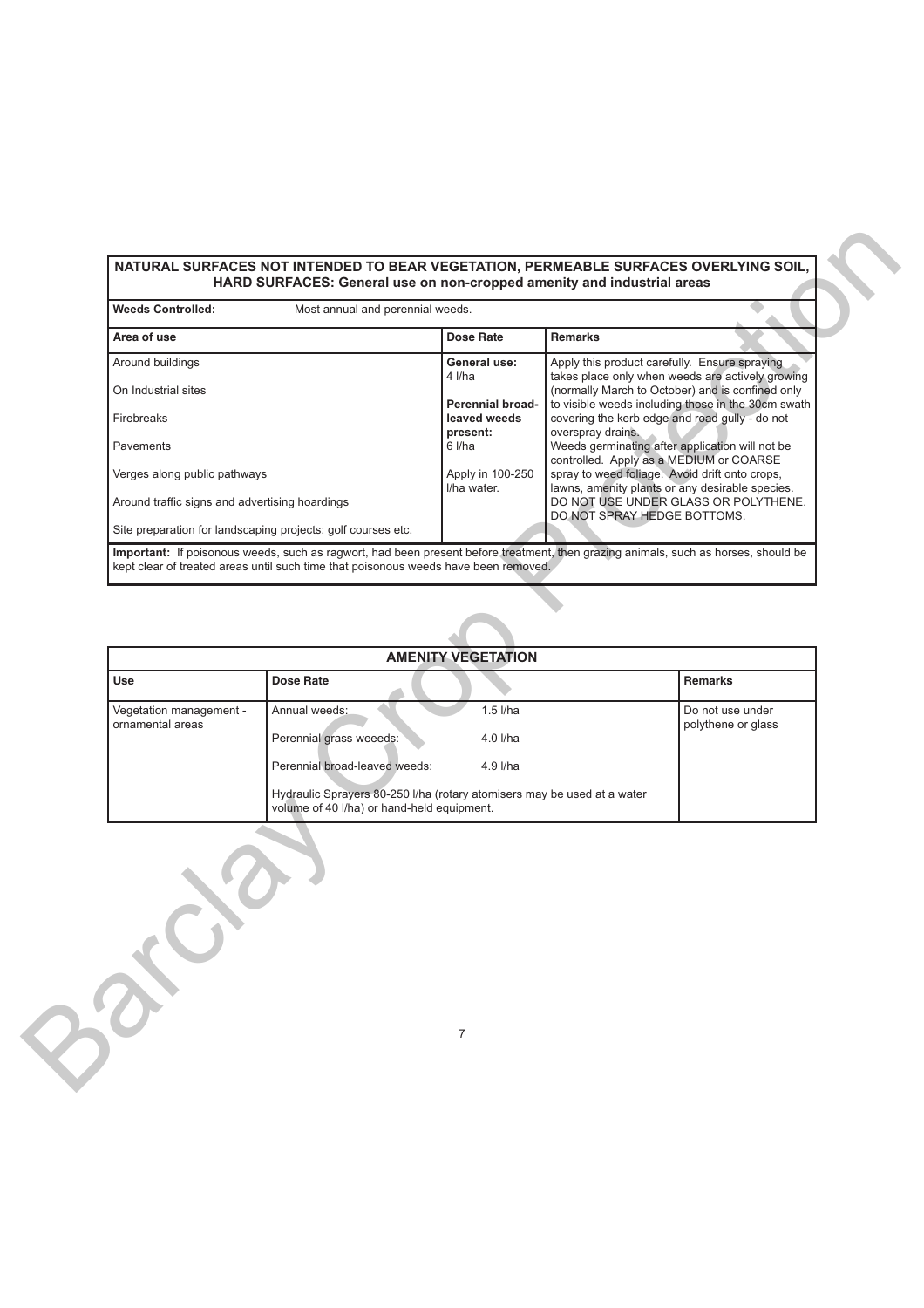|                                                                                                                                                                         |                                                                                                                                                                                                                                               | <b>AQUATIC WEED CONTROL</b>                                                                                               |                                                                                                                                                                                                                                                                  |
|-------------------------------------------------------------------------------------------------------------------------------------------------------------------------|-----------------------------------------------------------------------------------------------------------------------------------------------------------------------------------------------------------------------------------------------|---------------------------------------------------------------------------------------------------------------------------|------------------------------------------------------------------------------------------------------------------------------------------------------------------------------------------------------------------------------------------------------------------|
|                                                                                                                                                                         |                                                                                                                                                                                                                                               | Enclosed waters, land immediately adjacent to aquatic areas, open waters                                                  |                                                                                                                                                                                                                                                                  |
|                                                                                                                                                                         | Situations: For weed control near watercourses and lakes in the presence or absence of fish, enclosed waters,<br>land immediately adjacent to aquatic areas.                                                                                  |                                                                                                                           |                                                                                                                                                                                                                                                                  |
| Note:                                                                                                                                                                   | Provided that use is as directed on this label, water may be used for irrigation or livestock without<br>interruption.                                                                                                                        |                                                                                                                           |                                                                                                                                                                                                                                                                  |
| Important:                                                                                                                                                              | Consult the appropriate regional water regulatory body (Environment Agency/Scottish Environment Protection<br>Agency) responsible for the water catchment area before applying any treatment near water - see Other Specific<br>Restrictions. |                                                                                                                           |                                                                                                                                                                                                                                                                  |
|                                                                                                                                                                         |                                                                                                                                                                                                                                               | watercourses and lakes', DEFRA booklet PB2289.                                                                            | Consult and observe the code of practice entitled 'Guidelines for the use of herbicides on weeds in or near                                                                                                                                                      |
| <b>Weed Species</b>                                                                                                                                                     |                                                                                                                                                                                                                                               | Dose Rate                                                                                                                 | <b>Remarks</b>                                                                                                                                                                                                                                                   |
| <b>Waterside weeds:</b>                                                                                                                                                 |                                                                                                                                                                                                                                               | Treat as for NATURAL SURFACES NOT<br>INTENDED TO BEAR VEGETATION.                                                         | As for NATURAL SURFACES NOT<br>INTENDED TO BEAR VEGETATION.                                                                                                                                                                                                      |
| <b>Emergent weeds:</b><br>Bent, creeping<br>Bulrush<br>Canary-grass, reed<br>Reed, common<br>Sedge spp.<br>Soft-rush<br>Sweet-grass, reed<br>Water-cress<br>Whorl-grass |                                                                                                                                                                                                                                               | 5 I/ha in 250 I/ha water.                                                                                                 | For most species treat actively growing plants<br>during August-September. Best results<br>against water-cress are obtained from<br>spraying in June. Treat bulrush in late July.                                                                                |
| <b>Floating weeds:</b><br>Water-lily, white<br>Water-lily, yellow                                                                                                       |                                                                                                                                                                                                                                               | 6 I/ha in 100-200 I/ha water.<br><b>Maximum permitted concentration of</b><br>Glyphosate in the treated water = $0.2$ ppm | Treat actively growing floating weeds during<br>July-August. Apply with a suitably mounted<br>hydraulic sprayer moving slowly against the<br>current. Re-treatment of disturbed weeds<br>along the path of the boat/carrier may be<br>necessary 2-3 weeks later. |
|                                                                                                                                                                         |                                                                                                                                                                                                                                               | 8                                                                                                                         |                                                                                                                                                                                                                                                                  |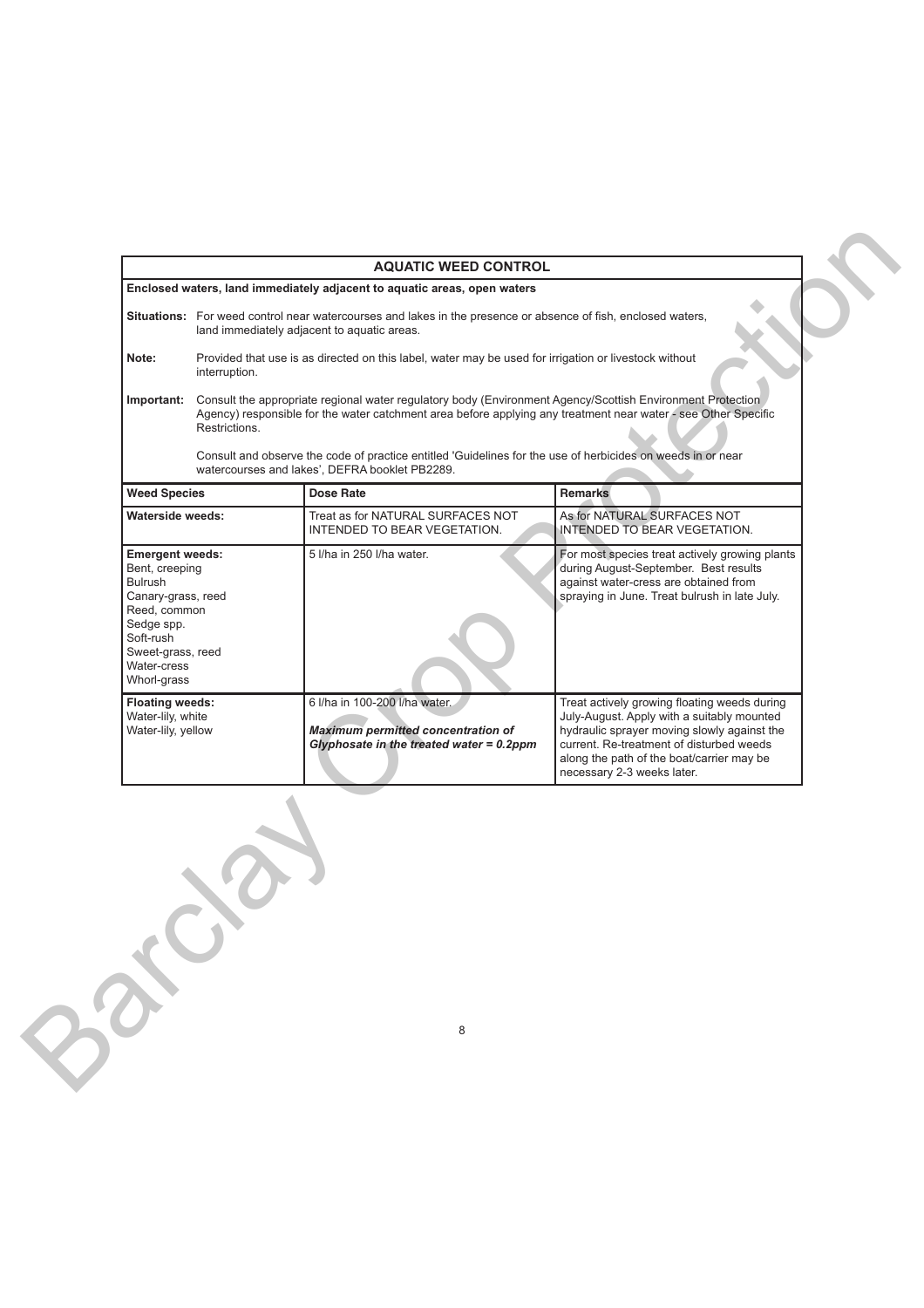# **WICK/WIPER APPLICATORS**

Certain weeds, particularly those with an erect growth habit and having a spatial separation from desirable species, can be effectively controlled by wiping a concentrated solution of Barclay Gallup Amenity onto the leaves or stems. Weeds must be actively growing at application. Do not apply when rain is expected within 6 hours as, apart from unsatisfactory weed control, herbicide might be transferred to desirable species by rain splash or foliar contact.

#### **CAUTION**

Ensure that there is a minimum 5cm (2") between the top of the tallest vegetation and the impregnated wiper.

#### **Barclay Gallup Amenity dilution**

Maximum Concentrations must not exceed:

Humid conditions 1 volume Barclay Gallup Amenity : 1 volume of water Warm, dry conditions 1 volume Barclay Gallup Amenity : 2 volumes of water

Weedwipers may be used in any crop where the wiper does not touch the growing crop.

**Note:** for ease of identification of treated weeds, a suitable commercially available water soluble dye may be added to the prepared solution at 1 ml dye per 10 litres of prepared spray solution.

#### **MIXING**

Pour the recommended quantity of Barclay Gallup Amenity into the spray tank already half-filled with clean water and under agitation. Top up the tank with more clean water to the required level, whilst maintaining agitation. Spray out on the day of mixing. DO NOT MIX, APPLY OR STORE BARCLAY GALLUP AMENITY IN GALVANISED OR UNLINED MILD STEEL CONTAINERS OR TANKS. KEEP TANKS WELL VENTED AND CLEAR OF ALL SOURCES OF IGNITION.

## **APPLICATION & SPRAY QUALITY**

# **Conventional hydraulic sprayers**

#### **Knapsack sprayers**

Prepared spray solution should be applied as a MEDIUM or COARSE spray (BCPC definition) at nozzle pressures not exceeding 2.5 bar. Barclay Gallup Amenity is a systemic weedkiller and is active at low doses. **Extreme care must be taken to avoid spray drift onto non-crop plants outside the target area. DO NOT SPRAY in windy weather or near to desirable species or amenity plants as drift onto other crops or vegetation can cause severe plant injury or destruction.**

#### **SOILS**

Barclay Gallup Amenity may be used to control weeds on all mineral or organic soils or surfaces, including ash and gravel. Only weeds showing green leaf at the time of application can be killed. There is no residual activity with Barclay Gallup Amenity.

#### **FUTURE PLANTING**

Barclay Gallup Amenity has no long-lasting herbicidal activity in soils after application. Agricultural and horticultural quality soils may be planted up with trees after not less than 7 days after application, unless directed otherwise. Other amenity plants may be planted after the treated vegetation has died back or after cultivation. Under normal weather conditions, cultivations may be conducted 7 days after treatment. Under poor growing conditions wait for the characteristic red/yellow leaf symptoms to appear before cultivating. WICH WIFER APPLICATORS<br>
Comparison to the state through the state of the state of the state of the state of the state of the state of the state of the state of the state of the state of the state of the state of the state